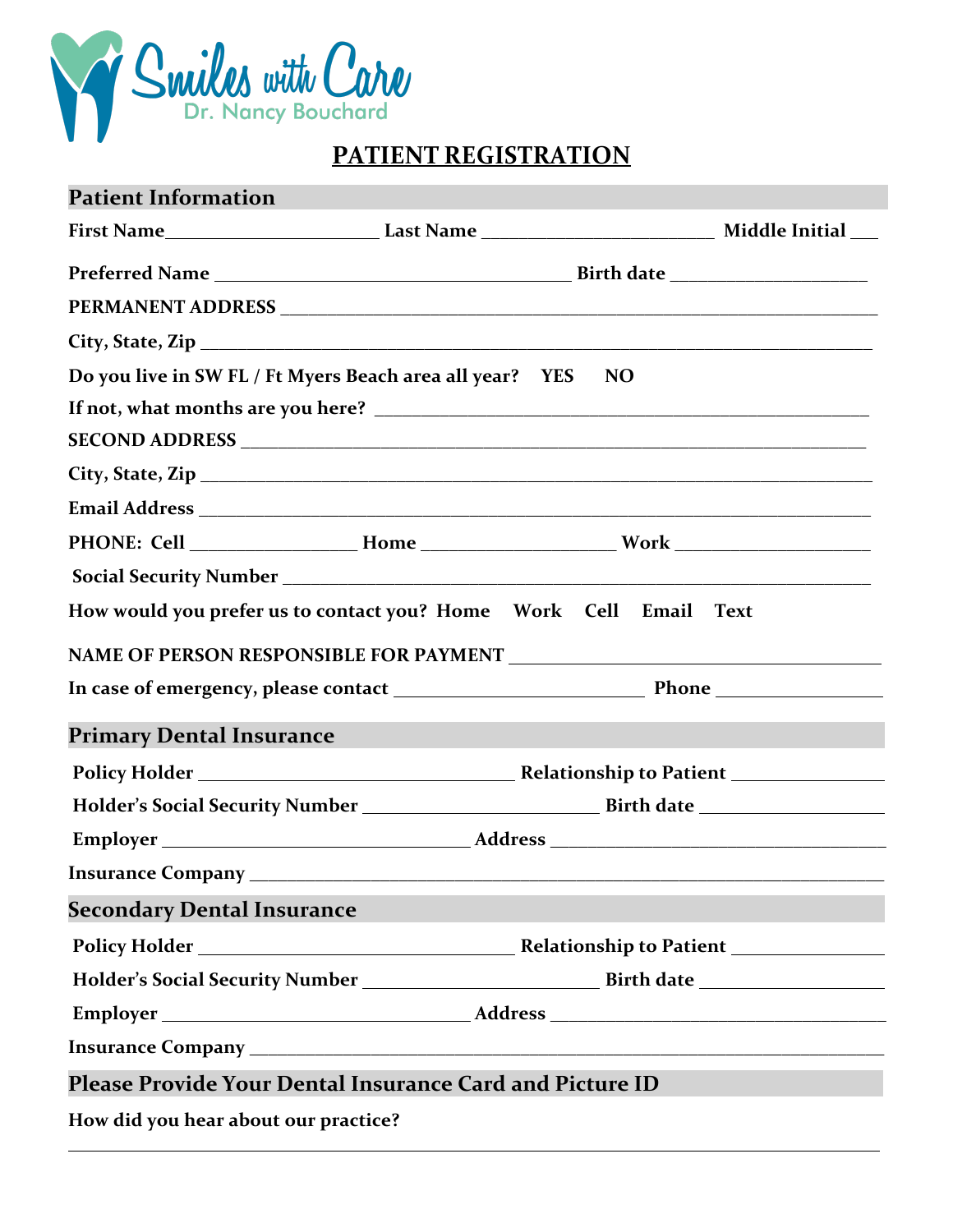

## **MEDICAL HISTORY**

| Physician                                                                                                |                                                        |                                                                     |  |  |  |
|----------------------------------------------------------------------------------------------------------|--------------------------------------------------------|---------------------------------------------------------------------|--|--|--|
| Please explain any medical conditions, hospitalizations, or operations                                   |                                                        |                                                                     |  |  |  |
| What is your preferred pharmacy? _______________<br>Are you allergic to or have you had any reactions to |                                                        |                                                                     |  |  |  |
| Penicillin Codeine Local Anesthesia<br>Aspirin<br>Acrylic Metal Latex                                    |                                                        | <b>WOMEN</b><br>Are you pregnant? YES NO<br>Are you nursing? YES NO |  |  |  |
|                                                                                                          | Have you used tobacco or controlled substances? Yes No |                                                                     |  |  |  |
|                                                                                                          | Do you have or have you had any of the following?      |                                                                     |  |  |  |
| $\Box$ ADD / ADHD                                                                                        | $\Box$ Diabetes                                        | □ Liver Disease                                                     |  |  |  |
| $\Box$ AIDS/HIV                                                                                          | $\Box$ Emphysema/COPD                                  | $\square$ Migraine                                                  |  |  |  |
| $\Box$ Angina                                                                                            | $\Box$ Epilepsy/Seizures                               | $\Box$ Radiation Therapy                                            |  |  |  |
| □ Alzheimer's / Dementia                                                                                 | $\Box$ Excessive Bleeding                              | $\square$ Shingles                                                  |  |  |  |
| $\Box$ Anxiety / Depression                                                                              | $\Box$ Heart Attack / Troubles                         | $\square$ Sinus Troubles /Allergies                                 |  |  |  |
| $\Box$ Arthritis                                                                                         | $\Box$ Heart Pace Maker                                | <b>Sleep Apnea</b><br>0                                             |  |  |  |
| <b>Artificial Heart Valve</b>                                                                            | $\Box$ Hemophilia                                      | $\Box$ Stomach/Intestinal                                           |  |  |  |
| $\Box$ Artificial Joints                                                                                 | $\Box$ Hepatitis                                       | $\Box$ Thyroid Problems                                             |  |  |  |
| Asthma<br>П.                                                                                             | □ High Blood Pressure                                  | $\Box$ Tuberculosis                                                 |  |  |  |
| Cancer<br>$\Box$                                                                                         | $\Box$ Kidney Disease                                  | <b>Tumors</b><br>ப                                                  |  |  |  |
| $\Box$ Congenital Heart<br><b>Disorder</b>                                                               | $\Box$ Leukemia                                        | <b>Ulcers</b><br>0                                                  |  |  |  |

Please list any medications you are taking.

*To the best of my knowledge, the questions on this form have been accurately answered. I understand that*  providing incorrect information can be dangerous to my (or to the patient's) health. It is my responsibility to *inform the dental office of any changes in medical status.*

**\_\_\_\_\_\_\_\_\_\_\_\_\_\_\_\_\_\_\_\_\_\_\_\_\_\_\_\_\_\_\_\_\_\_\_\_\_\_\_\_\_\_\_\_\_\_\_\_\_\_\_\_\_\_\_\_**

**\_\_\_\_\_\_\_\_\_\_\_\_\_\_\_\_\_\_\_\_\_\_\_\_\_\_\_\_\_\_\_\_\_\_\_\_\_\_\_\_\_\_\_\_\_\_\_\_\_\_\_\_\_\_\_\_**

**\_\_\_\_\_\_\_\_\_\_\_\_\_\_\_\_\_\_\_\_\_\_\_\_\_\_\_\_\_\_\_\_\_\_\_\_\_\_\_\_\_\_\_\_\_\_\_\_\_\_\_\_\_\_\_\_**

**\_\_\_\_\_\_\_\_\_\_\_\_\_\_\_\_\_\_\_\_\_\_\_\_\_\_\_\_\_\_\_\_\_\_\_\_\_\_\_\_\_\_\_\_\_\_\_\_\_\_\_\_\_\_\_\_**

**\_\_\_\_\_\_\_\_\_\_\_\_\_\_\_\_\_\_\_\_\_\_\_\_\_\_\_\_\_\_\_\_\_\_\_\_\_\_\_\_\_\_\_\_\_\_\_\_\_\_\_\_\_\_\_\_**

**Signature of Patient / Parent / Guardian Bigger 2012 Contract 2012 12:00 Pate Date**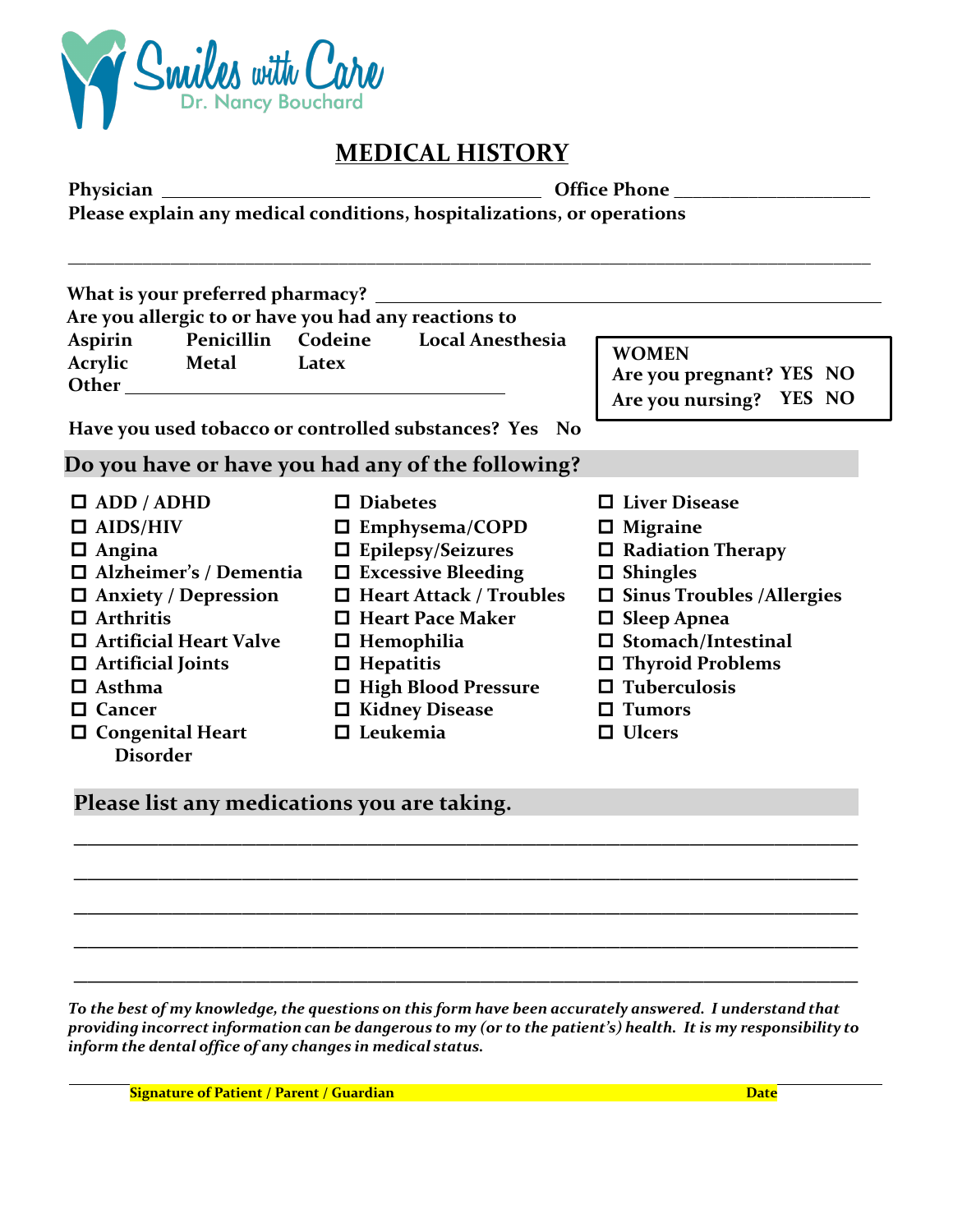

## **DENTAL HISTORY**

|                  | Are you experiencing any pain?                                                                               |  |  |
|------------------|--------------------------------------------------------------------------------------------------------------|--|--|
| $\Box$           | Are your teeth sensitive?<br>If so, to what? $\sqrt{ }$                                                      |  |  |
| $\Box$<br>囗      | Do your gums bleed while brushing or flossing?<br>Do you have any sores or lumps in or near your mouth?      |  |  |
| $\Box$<br>$\Box$ | Do you wear dentures or partials?<br>Have you had any trouble with your jaw?<br>If so, what? $\qquad \qquad$ |  |  |
| $\Box$<br>$\Box$ | Do you clench or grind your teeth?<br>Have you had difficult extractions?                                    |  |  |
|                  | Do you like your smile?                                                                                      |  |  |

## Consent for shared Information with your dentist back home

We will make every effort to communicate with your dentist to share x-rays and other information pertinent to your care.

|          |                                                               | give Dr. Nancy Bouchard permission to |  |  |  |
|----------|---------------------------------------------------------------|---------------------------------------|--|--|--|
|          | (Print Name)                                                  |                                       |  |  |  |
| $\sqcup$ | Send x-rays and other dental information regarding my care to |                                       |  |  |  |
| $\Box$   | Request x-rays and other pertinent dental information from    |                                       |  |  |  |
|          | <b>Dentist</b>                                                |                                       |  |  |  |
|          | City/State                                                    | Phone                                 |  |  |  |
|          | Email                                                         |                                       |  |  |  |
|          | <b>Signature</b>                                              | <b>Date</b>                           |  |  |  |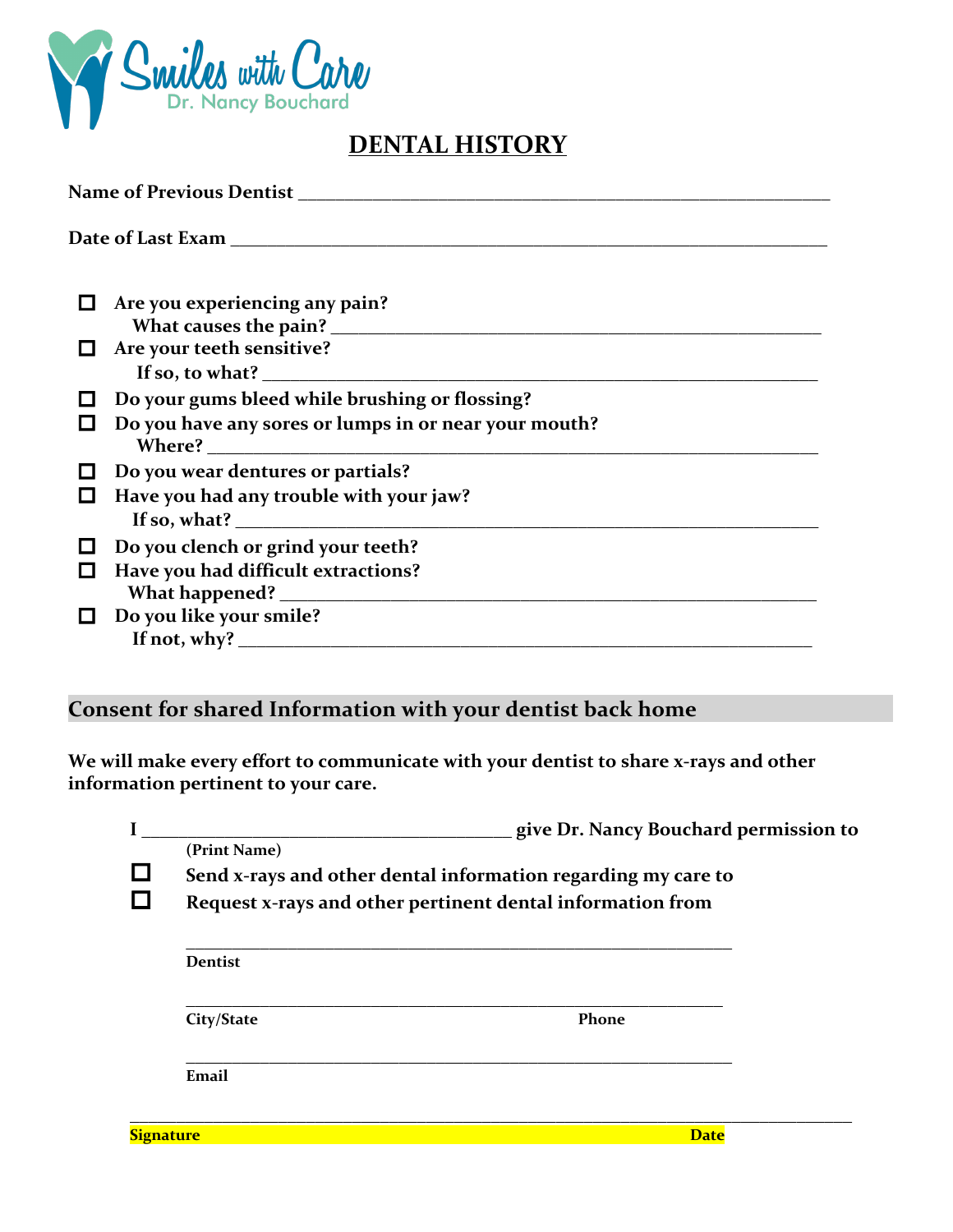

## **Consent for Dental Treatment**

**I authorize the dental professionals (dentists, hygienists, and assistants) at Smiles With Care to provide dental treatment for me and my dependents. I understand that dental treatment has some risks and that there are no guarantees regarding the results of treatment. Should complications occur, I understand that other procedures may be necessary. I understand that there are often alternative treatments available.**

#### **Insurance**

I assign to Dr. Nancy E Bouchard, DDS all benefits/payments for dental services rendered to me and/or my dependents.

**We participate with numerous insurance plans and will comply with all insurance regulations.**  It is important to understand that insurance is designed to reduce your cost; not to eliminate fees. **Please read your policy carefully to become familiar with its benefits and limitations. Should your insurance require a pre-authorization prior to treatment, please advise us.** 

#### **I** understand that I am ultimately responsible for the full amount of my bill **regardless of my insurance coverage.**

## **Payment I accept full financial responsibility for me and my dependents.**

An estimate of your financial portion will be collected at the time of service. **For your convenience we accept cash, checks, Visa, MasterCard, Discover, and Care Credit.**

#### **Returned Checks**

**Any checks returned are subject to a \$25 fee. Immediate remittance in the form of cash, money order, or certified funds is expected.**

#### **Overdue Accounts**

**Overdue** accounts more than 60 days will incur late fees at 24% per year.

If the account is not cleared within 90 days, the account will be turned over to our collections **service, and you will be responsible for all fees charged by the collection agency.**

#### **Missed Appointments**

There will be a fee for failed and cancelled appointments without 24 hours prior notice. **Missed appointment fees are** 

**\$25 per half hour for hygiene appointments \$50 per half hour for dental appointment**

**\_\_\_\_\_\_\_\_\_\_\_\_\_\_\_\_**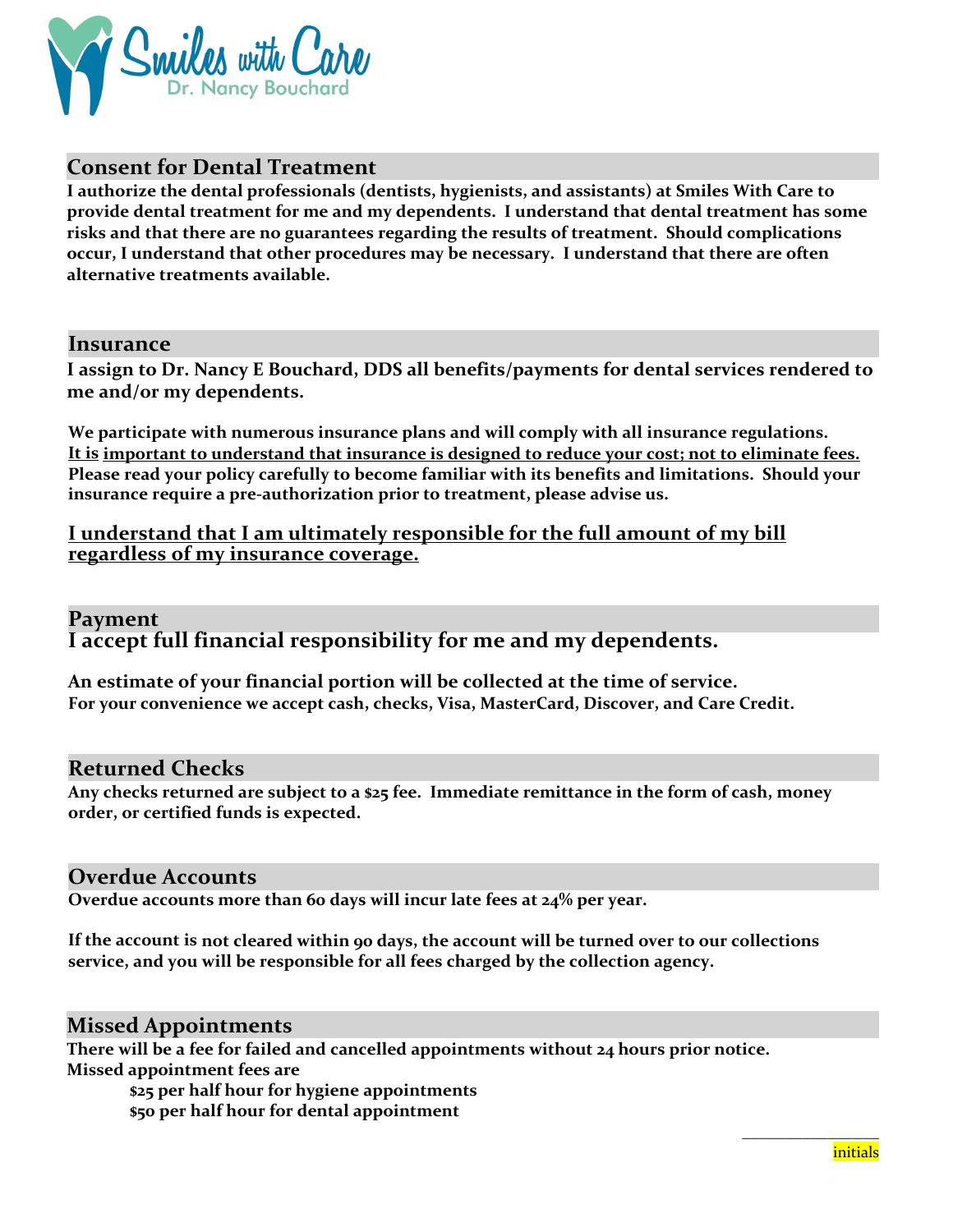### **Authorization for Disclosure of Health Information** (please initial)

**\_\_\_\_\_\_\_\_\_\_ I hereby give my permission to Dr. Nancy Bouchard for the use of my dental initials**

information for purposes of professional consultations with health care professionals and **my dental insurance company.**

I also allow her to use my information for her

| initials        | continuing education courses and blogs. My name and identity can/will be hidden.                                       |
|-----------------|------------------------------------------------------------------------------------------------------------------------|
| <b>Initials</b> | social media platforms including but not limited to Facebook and web page.<br>My name and identity can/will be hidden. |

I authorize Dr Nancy Bouchard to disclose and release my protected health and dental information to

| Name | Relationship |  |
|------|--------------|--|
|      |              |  |

**Contact Information** 

**Acknowledgement of Receipt of Privacy Practices** 

I have been given an opportunity to read the office's Notice of Privacy Practices. If I wish, I can obtain a hard copy for my records.

I have had the opportunity to read this form, ask questions, and have had my questions answered to **my satisfaction.**

**I have the right to revoke my consent to treatment and my disclosure of health information.**

**\_\_\_\_\_\_\_\_\_\_\_\_\_\_\_\_\_\_\_\_\_\_\_\_\_\_\_\_\_\_\_\_\_\_\_\_\_\_\_\_\_\_\_\_\_\_\_\_\_\_\_\_\_\_\_\_\_\_\_\_\_\_\_\_\_\_\_\_\_\_\_\_\_\_\_\_\_\_\_\_\_\_\_\_\_\_\_\_\_**

**\_\_\_\_\_\_\_\_\_\_\_\_\_\_\_\_\_\_\_\_\_\_\_\_\_\_\_\_\_\_\_\_\_\_\_\_\_\_\_\_\_\_\_\_\_\_\_\_\_\_\_\_\_\_\_\_\_\_\_\_\_\_\_\_\_\_\_\_\_\_\_\_\_\_\_\_\_\_\_\_\_\_**

**\_\_\_\_\_\_\_\_\_\_\_\_\_\_\_\_\_\_\_\_\_\_\_\_\_\_\_\_\_\_\_\_\_\_\_\_\_\_\_\_\_\_\_\_\_\_\_\_\_\_\_\_\_\_\_\_\_\_\_\_\_\_\_\_\_\_\_\_\_\_\_\_\_\_\_\_\_\_\_\_\_\_\_\_\_\_\_\_**

**I have the right to a copy of this form.**

**Print Name of Patient Date**

**Print Name of Person Financially Responsible / Parent / Guardian**

**Signature of Person Financially Responsible / Parent / Guardian**